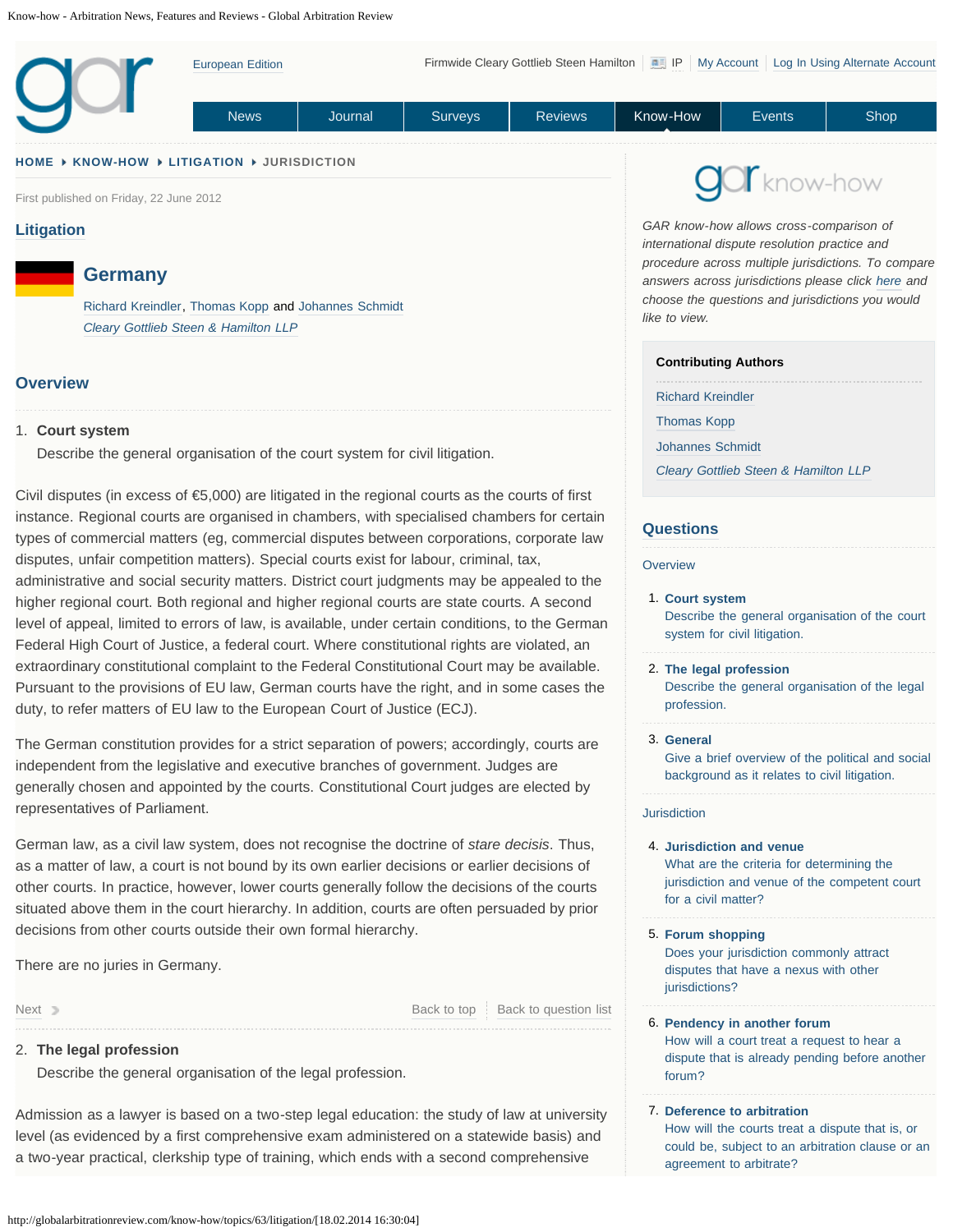<span id="page-1-3"></span><span id="page-1-2"></span><span id="page-1-0"></span>exam (again administered on a statewide basis). After passing the two exams, German lawyers are generally qualified to work as judges, attorneys-at-law, prosecutors or in any other legal function.

<span id="page-1-4"></span>There is only one type of attorney-at-law; Germany does not distinguish between barristers and solicitors. Every German-qualified attorney-at-law is admitted to appear before all German district and appeals courts, as well as the Federal Constitutional Court. By contrast, only a very limited number of specially designated attorneys-at-law are allowed to appear before the Federal Court of Justice.

<span id="page-1-5"></span>There are special rules for the admission of foreign lawyers coming from an EU member state, predicated either on a certain period of practice in Germany or the passing of a special exam. Generally, non-EU lawyers are not eligible to appear before German courts.

<span id="page-1-6"></span>**[Previous](#page-0-2) [Next](#page-1-1) Access Access Access Access Access Access Access Access Access Access Access Access Access Access** 

# <span id="page-1-1"></span>**General** 3.

Give a brief overview of the political and social background as it relates to civil litigation.

<span id="page-1-8"></span><span id="page-1-7"></span>Germany has a long tradition of civil litigation that has evolved over more than a century without major changes. Thus, Germans generally have a high degree of trust and confidence in the court system. Currently, as regards civil litigation in general, there are no significant reform projects underway. The caseload of German court dockets is heavy. Nevertheless, the German court system can be regarded as relatively efficient.

<span id="page-1-10"></span><span id="page-1-9"></span>German society is generally not considered litigious as far as commercial matters are concerned, although in the last few years, particularly in the aftermath of the financial crisis, Germany – like many other countries – has experienced an uptick in litigation. The typical pro-plaintiff attributes of certain other legal systems, such as pretrial discovery, class actions and punitive damages, are not available in Germany. As a consequence, apart from some limited exceptions (eg, regarding activist shareholder litigation against publicly listed companies, cartel follow-on damages claims), there are no typical professional or activist plaintiffs.

<span id="page-1-11"></span>**[Previous](#page-1-0) [Next](#page-2-0) [Back to top](#page-14-0) [Back to question list](#page-0-4)** Back to top Back to question list

# **Jurisdiction**

<span id="page-1-12"></span>**Jurisdiction and venue** 4.

What are the criteria for determining the jurisdiction and venue of the competent court for a civil matter?

For civil and commercial matters, the regional courts have general jurisdiction. For small claims (up to €5,000), the district courts have jurisdiction. Within the district courts, certain commercial matters are heard by specialised chambers.

<span id="page-1-14"></span><span id="page-1-13"></span>The venue is determined either by the Brussels I Regulation (EU Regulation 44/2001) or the German Code of Civil Procedure. EU law is prevailing in cross-border litigation where the defendant is domiciled in a member state of the European Union. The German Code of Civil Procedure is applicable when both parties are domiciled in Germany or the defendant is domiciled outside the European Union.

Under both sets of rules, the venue is generally proper at the place of residence or seat of

- **[Judicial review of arbitral awards on](#page-3-0)** 8. **[jurisdiction](#page-3-0)** [May courts in your country review arbitral](#page-3-0) [awards on jurisdiction?](#page-3-0)
- **[Anti-suit injunctions](#page-3-1)** 9. [Are anti-suit injunctions available?](#page-3-1)
- **[Sovereign immunity](#page-3-2)** 10. [Which entities are immune from being sued in](#page-3-2) [your jurisdiction? In what circumstances?](#page-3-2)

### Procedure

11. [Commencement and conduct of](#page-4-0) **[proceedings in general](#page-4-0)**

[How are proceedings commenced? To what](#page-4-0) [extent will a court actively lead the proceedings](#page-4-0) [and to what extent will the court rely on the](#page-4-0) [parties to further the proceedings?](#page-4-0)

**[Statement of claim](#page-4-1)** 12.

[What are the requirements for filing a claim?](#page-4-1) [What is the pleading standard?](#page-4-1)

13. [Statement of defence](#page-4-2)

[What are the requirements for answering](#page-4-2) [claims? What is the pleading standard?](#page-4-2)

**[Further briefs and submissions](#page-4-3)** 14.

[What are the rules regarding further briefs and](#page-4-3) [submissions?](#page-4-3)

**[Publicity](#page-5-0)** 15. [To what degree are civil proceedings made](#page-5-0) [public?](#page-5-0)

# Pretrial settlement and ADR

**[Advice and settlement proposals](#page-5-1)** 16.

[Will a court render \(interim\) assessments about](#page-5-1) [any factual or legal issues in dispute? What](#page-5-1) [role and approach do courts typically take](#page-5-1) [regarding settlement? Are there mandatory](#page-5-1) [settlement conferences between the parties at](#page-5-1) [the outset of or during the litigation?](#page-5-1)

# **[Mediation](#page-5-2)** 17.

[Is referral to mediation or another form of ADR](#page-5-2) [an option, or even mandatory, before or during](#page-5-2) [the litigation?](#page-5-2)

# Interim relief

- **[Forms of interim relief](#page-6-0)** 18. [What are the forms of emergency or interim](#page-6-0) [relief?](#page-6-0)
- **[Obtaining relief](#page-6-1)** 19.

[What must a petitioner show to obtain interim](#page-6-1) [relief?](#page-6-1)

**Decisions**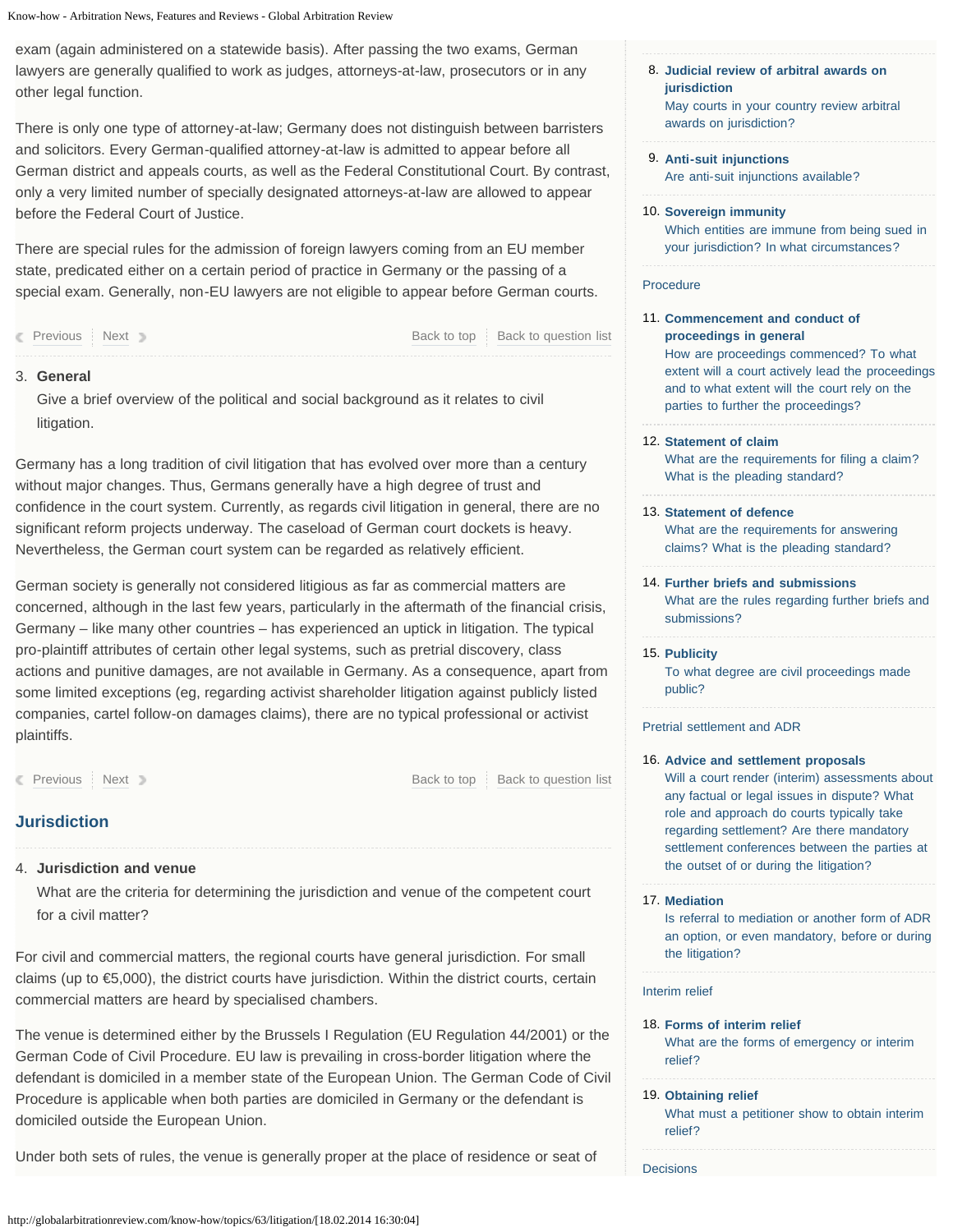<span id="page-2-4"></span><span id="page-2-0"></span>the defendant. In addition, the proper venue is, for example, the place of the performance of a contract and at the place where a tort occurred. Generally, the plaintiff can choose among several available venues.

<span id="page-2-5"></span>Generally, the parties to commercial matters can agree on the venue both under German and EU law; this does not apply where at least one party is a consumer.

| Previous : Next | Back to top   Back to question list |
|-----------------|-------------------------------------|
|                 |                                     |

### <span id="page-2-6"></span><span id="page-2-1"></span>**Forum shopping** 5.

Does your jurisdiction commonly attract disputes that have a nexus with other jurisdictions?

<span id="page-2-8"></span><span id="page-2-7"></span>Unlike certain common law jurisdictions, the German rules of civil procedure do not take a particularly expansive view on personal jurisdiction over non-German defendants. Jurisdiction is determined by the Brussels I Regulation (EU Regulation 44/2001), where applicable, or the German Code of Civil Procedure, see question 4. Nevertheless, in crossborder business transactions, particularly those with a German nexus, parties often agree on German law and German jurisdiction. Also, in certain (often tort-related) areas Germany as a court venue is considered attractive compared to other jurisdictions. This applies for instance to patent litigation due to the low cost and comparatively high speed of the patent litigation process in Germany. German courts have also repeatedly been chosen by plaintiffs to bring follow-on cartel damages actions.

<span id="page-2-9"></span>**[Previous](#page-2-0) [Next](#page-2-2) [Back to top](#page-14-0) Back to duestion list** Back to top [Back to question list](#page-0-6)

## <span id="page-2-10"></span><span id="page-2-2"></span>**Pendency in another forum** 6.

How will a court treat a request to hear a dispute that is already pending before another forum?

Where a dispute is already pending before a court in Germany, another court seized of the same matter should dismiss it.

<span id="page-2-11"></span>Where a dispute is already pending before a court of another EU member state, the German court must stay its proceedings until the court first seized has determined the question of its jurisdiction (article 27 Brussels I Regulation). Where a dispute is already pending before a court outside the EU, the German court will dismiss the claim only if a decision rendered by the non-EU court is recognisable in Germany.

<span id="page-2-12"></span>

<span id="page-2-13"></span>**[Previous](#page-2-1) [Next](#page-2-3) [Back to top](#page-14-0) Back to duestion list** Back to top [Back to question list](#page-0-7)

### <span id="page-2-3"></span>**Deference to arbitration** 7.

How will the courts treat a dispute that is, or could be, subject to an arbitration clause or an agreement to arbitrate?

<span id="page-2-14"></span>German courts defer to arbitration agreements, provided that a party to the dispute invokes the relevant arbitration agreement prior to the oral hearing before the state court. German law provides for a special procedure before state courts where a party may file a request to decide whether a valid arbitration agreement exists for the dispute at hand.

**[Previous](#page-2-2) [Next](#page-3-0) [Back to top](#page-14-0) [Back to question list](#page-1-2)** Back to top Back to question list

8. **Judicial review of arbitral awards on jurisdiction**

#### **[Types of decisions](#page-6-2)** 20.

[What types of decisions \(other than interim](#page-6-2) [relief\) may a court render in civil matters?](#page-6-2)

#### **[Timing of decisions](#page-7-0)** 21.

[At what stage of the proceedings may a court](#page-7-0) [render a decision? Are motions to dismiss and](#page-7-0) [summary judgment available?](#page-7-0)

- **[Default judgment](#page-7-1)** 22. [Under which circumstances will a default](#page-7-1) [judgment be rendered?](#page-7-1)
- **[Duration of proceedings](#page-7-2)** 23. [How long does it typically take a court of first](#page-7-2) [instance to render a decision?](#page-7-2)

#### **Parties**

**[Third parties – joinder, third-party notice,](#page-8-0)** 24. **[intervenors](#page-8-0)** [How can third parties become involved in](#page-8-0) [proceedings?](#page-8-0)

#### Evidence

**[Taking and adducing evidence](#page-8-1)** 25. [Will a court take or initiate the taking of](#page-8-1) [evidence or will it rely on the parties to request](#page-8-1) [the taking of evidence and to present it?](#page-8-1)

### **[Disclosure](#page-9-0)** 26.

[Is an opponent obliged to produce evidence](#page-9-0) [that is harmful to it in the proceedings? Is](#page-9-0) [there a document disclosure procedure in](#page-9-0) [place? What are the consequences if evidence](#page-9-0) [is not produced by a party?](#page-9-0)

### **[Witnesses of fact](#page-9-1)** 27.

[Please describe the key characteristics of](#page-9-1) [witness evidence in your jurisdiction.](#page-9-1)

#### **[Expert witnesses](#page-9-2)** 28.

[Who appoints expert witnesses? What is the](#page-9-2) [role of experts?](#page-9-2)

### **[Party witnesses](#page-9-3)** 29.

[Can parties to proceedings \(or a party's](#page-9-3) [directors and officers in the case of a legal](#page-9-3) [person\) act as witnesses? Can the court draw](#page-9-3) [negative inferences from a party's failure to](#page-9-3) [testify or act as a witness?](#page-9-3)

**[Foreign law and documentation](#page-10-0)** 30. [How is foreign law or foreign-language](#page-10-0) [documentation introduced into the proceedings](#page-10-0) [and considered by the courts?](#page-10-0)

# **[Standard of proof](#page-10-1)** 31.

[What standard of proof applies in civil](#page-10-1) [litigation? Are there different standards for](#page-10-1) [different issues?](#page-10-1)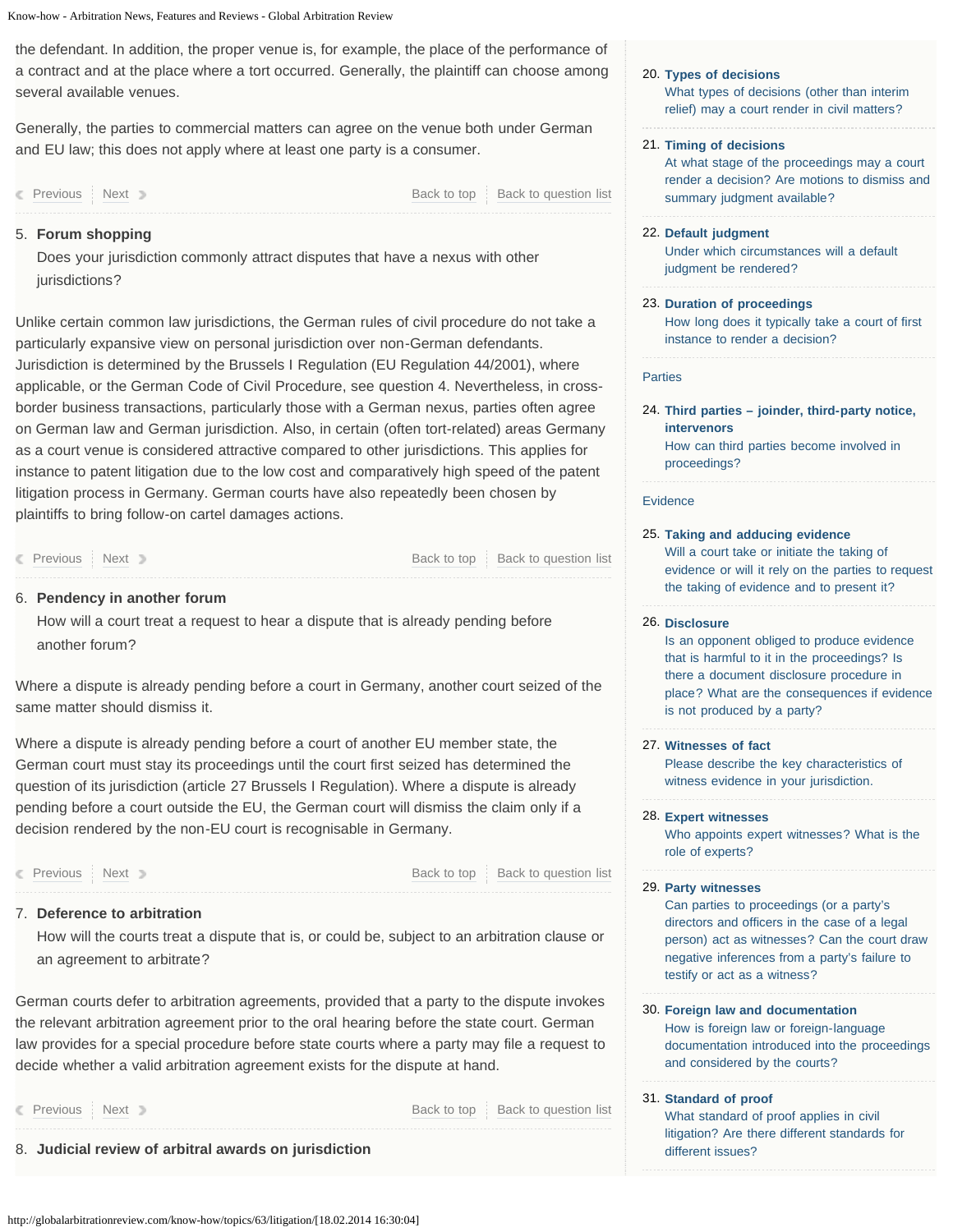<span id="page-3-3"></span><span id="page-3-0"></span>May courts in your country review arbitral awards on jurisdiction?

<span id="page-3-4"></span>German law provides for very limited review of arbitral awards. Grounds for review include the invalidity of the arbitration agreement, and thus, the lack of jurisdiction of the arbitral tribunal.

<span id="page-3-5"></span>**[Previous](#page-2-3) [Next](#page-3-1) [Back to top](#page-14-0) [Back to question list](#page-1-3)** 

### <span id="page-3-1"></span>**Anti-suit injunctions** 9.

Are anti-suit injunctions available?

<span id="page-3-8"></span><span id="page-3-7"></span><span id="page-3-6"></span>There are no specific provisions on anti-suit injunctions. Thus, the general rules on injunctive relief would apply (see questions 18 and 19). However, in Germany there has never been a tradition of anti-suit injunctions. The European Court of Justice (ECJ) decided in recent years that anti-suit injunctions in the context of both litigation and arbitration are impermissible when directed against court proceedings in another member state (ECJ *West Tankers*, *Turner*). According to the ECJ, an anti-suit injunction would run counter to the trust that the member states accord one another's legal systems, which constitutes the basis of the system under the Brussels Regulation. If the mere reference to the existence of an arbitration agreement or jurisdiction clause between the parties were sufficient to justify ordering an anti-suit injunction against a member state's court, the party arguing that the arbitration agreement or jurisdiction clause is void, inoperative or incapable of being performed would thus be barred from access to the Member State's court and thereby from a judicial protection to which it is entitled under the Brussels Regulation.

<span id="page-3-10"></span><span id="page-3-9"></span>**[Previous](#page-3-0) [Next](#page-3-2) Access Access Access Access Access Access Access Access Access Access Access Access Access Access** 

### <span id="page-3-11"></span><span id="page-3-2"></span>**Sovereign immunity** 10.

Which entities are immune from being sued in your jurisdiction? In what circumstances?

<span id="page-3-12"></span>German law follows the established rules in public international law. Another sovereign may be sued for *acta iure gestionis* but not for *acta iure imperii*. Some persons are immune to being sued due to their diplomatic status. Customary international law is part of the German legal order by virtue of article 25 of the German Constitution.

<span id="page-3-13"></span>**[Previous](#page-3-1) [Next](#page-4-0) [Back to top](#page-14-0) [Back to question list](#page-1-5)** Back to top Back to question list

# **Procedure**

# <span id="page-3-14"></span>**Commencement and conduct of proceedings in general** 11.

<span id="page-3-15"></span>How are proceedings commenced? To what extent will a court actively lead the proceedings and to what extent will the court rely on the parties to further the proceedings?

<span id="page-3-16"></span>Proceedings generally commenced by the plaintiff filing a detailed statement of claim (see question 12 regarding pleading standards). The statement of claim is filed with the court of first instance, and the court effects service upon the defendant(s). The defendant is generally required to file a detailed statement of defence within a period of four weeks, which may be extended, for example in more complex cases. Where the claim is for the payment of a specific amount of money, plaintiffs may choose a payment order proceeding, which may later turn into a regular court proceeding (see question 37).

After the exchange of the statement of claim and the statement of defence, the court may

### Appeals

#### **[Options for appeal](#page-10-2)** 32.

[What are the possibilities to appeal a judicial](#page-10-2) [decision? How many levels of appeal are](#page-10-2) [there?](#page-10-2)

**[Standard of review](#page-11-0)** 33.

[What aspects of a lower courts' decisions will](#page-11-0) [an appeals court review and by what](#page-11-0) [standards?](#page-11-0)

**[Duration of appellate proceedings](#page-11-1)** 34. [How long does it usually take to obtain an](#page-11-1) [appellate decision?](#page-11-1)

#### Special proceedings

- **[Class actions](#page-11-2)** 35. [Are class actions available?](#page-11-2)
- **[Derivative actions](#page-11-3)** 36. [Are derivative actions available?](#page-11-3)
- **[Fast-track proceedings](#page-12-0)** 37. [Are fast-track proceedings available?](#page-12-0)
- **[Foreign-language proceedings](#page-12-1)** 38. [Is it possible to conduct proceedings in a](#page-12-1) [foreign language?](#page-12-1)

#### Effects of judgement and enforcement

- **[Effects of a judgment](#page-12-2)** 39. [What legal effects does a judgment have?](#page-12-2)
- **[Enforcement procedure](#page-12-3)** 40. [What are the procedures and options for](#page-12-3) [enforcing a domestic judgment?](#page-12-3)
- **[Enforcement of foreign judgments](#page-13-0)** 41. [Under what circumstances will a foreign](#page-13-0) [judgment be enforced in your jurisdiction?](#page-13-0)

### **Costs**

**[Costs](#page-13-1)** 42.

[Will the successful party's costs be borne by](#page-13-1) [the opponent?](#page-13-1)

#### **[Legal aid](#page-13-2)** 43.

[May a party apply for legal aid to finance court](#page-13-2) [proceedings? What other options are available](#page-13-2) [for parties who may not be able to afford](#page-13-2) [litigation?](#page-13-2)

- **[Contingency fees](#page-13-3)** 44. [Are contingency fee arrangements](#page-13-3) [permissible? Are they commonly used?](#page-13-3)
- **[Third-party funding](#page-14-1)** 45.

[Is third-party funding allowed in your](#page-14-1) [jurisdiction?](#page-14-1)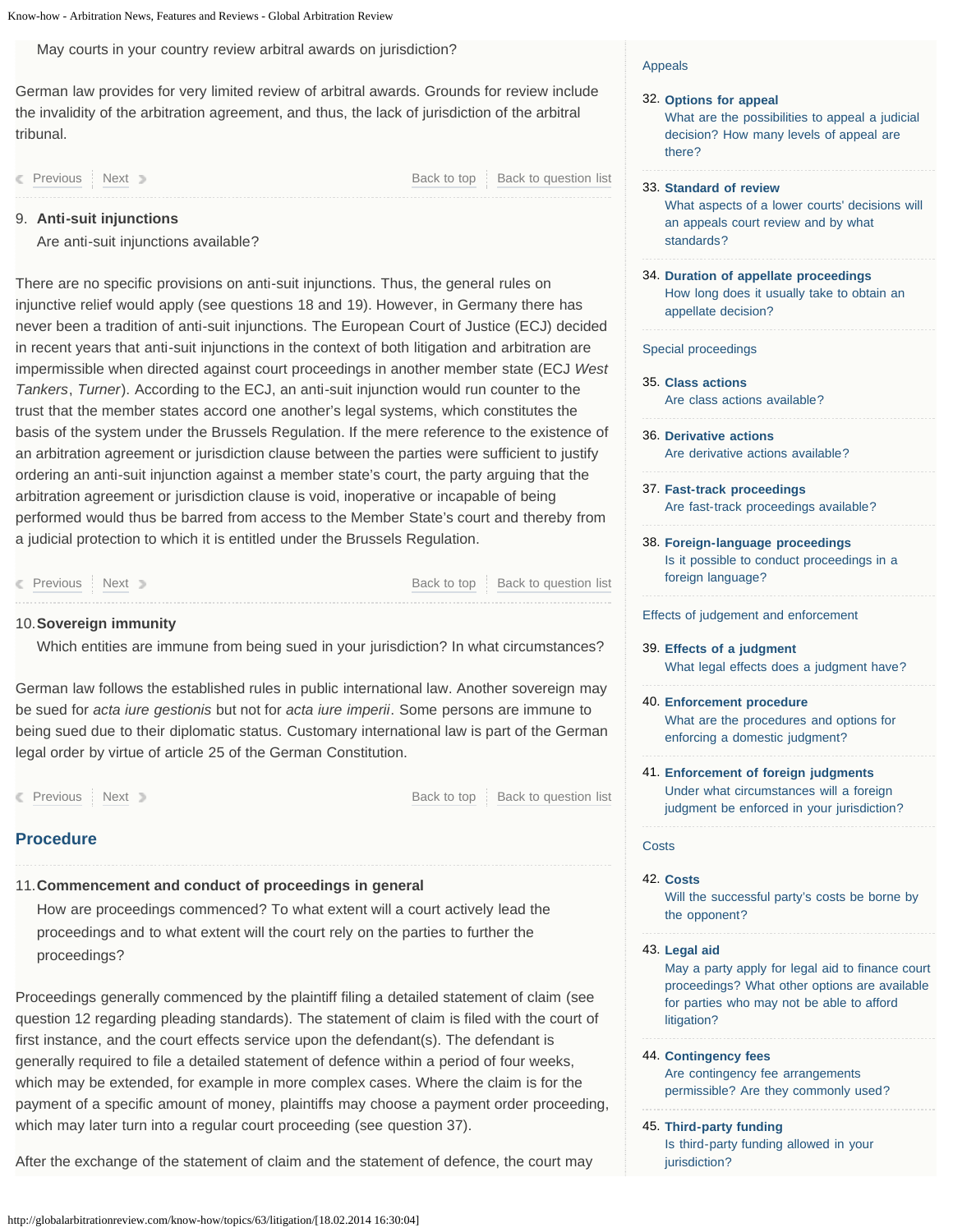<span id="page-4-5"></span><span id="page-4-4"></span><span id="page-4-0"></span>either order the exchange of further detailed briefs, or it may hold an oral hearing.

As a general matter, even though it is upon the parties to present the relevant facts and evidence, German courts are required to take a fairly active part in furthering the proceedings. For instance, it is upon the court to decide which witnesses to summon or which expert to appoint. The production of documents is rarely ordered.

The questioning of witnesses and experts is generally led by the court. In addition, German courts are required at all stages of the proceedings to be mindful of any options for amicable settlement. German judges often take a very proactive approach to settling cases, which may be unknown in other jurisdictions.

**[Previous](#page-3-2) [Next](#page-4-1) [Back to top](#page-14-0) Back to top [Back to question list](#page-1-6)** 

### <span id="page-4-1"></span>**Statement of claim** 12.

What are the requirements for filing a claim? What is the pleading standard?

German law follows stringent pleading standards. Notice pleading is not sufficient. A statement of claim has to provide all the facts supporting the relief requested and the evidence relied on by the plaintiff on an allegation-by-allegation basis. Thus, a party essentially needs to know all essential facts of the case before it starts litigation. There is no pretrial discovery available in Germany. Also, the statement of claim must contain a specific request for relief. Where the payment of money is sought, the request for relief must generally state the exact amount sought.

**[Previous](#page-4-0) [Next](#page-4-2) Access Access Access Access Access Access Access Access Access Access Access Access Access Access** 

### <span id="page-4-2"></span>**Statement of defence** 13.

What are the requirements for answering claims? What is the pleading standard?

The pleading standard for answering a statement of claim is substantially the same as the standard governing the statement of claim. Thus, the defendant needs to specify its factual allegations and defences as much as reasonably possible, including evidence relied on by the defendant on an allegation-by-allegation basis.

[Previous](#page-4-1) [Next](#page-4-3) [Back to top](#page-14-0) [Back to question list](#page-1-8)

## <span id="page-4-3"></span>**Further briefs and submissions** 14.

What are the rules regarding further briefs and submissions?

The pleading standard for further briefs and submissions is substantially the same as for statements of claim and statements of defence. The claimant may amend its requests for relief if the respondent agrees or if the court considers the amendment to be reasonable. The claimant may freely withdraw a claim until the start of the oral hearing; at a later stage, withdrawal is only permissible with consent of the defendant. Additional or amended factual assertions are subject to the timetable governing the proceedings. Parties are generally required to present all facts and evidence as early as possible. Failure to do so, unless properly excused, may lead to the preclusion of later submissions or allegations. Further submissions regarding the law and the legal evaluation of the case are permissible at any time and are not subject to time bars.

15.**Publicity**

**[Previous](#page-4-2) [Next](#page-5-0) [Back to top](#page-14-0) [Back to question list](#page-1-9)** 

**[Fee scales](#page-14-2)** 46. [Are there fee scales lawyers must follow? Are](#page-14-2) [there upper or lower limits for fees charged by](#page-14-2) [lawyers in your jurisdiction?](#page-14-2) **Jurisdictions [Brazil](http://globalarbitrationreview.com/know-how/topics/63/jurisdictions/6/brazil/)**  $\bullet$ *LO Baptista, Schmidt, Valois, Miranda, Ferreira, Agel* **[England & Wales](http://globalarbitrationreview.com/know-how/topics/63/jurisdictions/65/england-wales/)** *Herbert Smith Freehills LLP* **[Germany](http://globalarbitrationreview.com/know-how/topics/63/jurisdictions/11/germany/)** *Cleary Gottlieb Steen & Hamilton LLP* **[Lebanon](http://globalarbitrationreview.com/know-how/topics/63/jurisdictions/48/lebanon/)** *Obeid Law Firm* **[Lithuania](http://globalarbitrationreview.com/know-how/topics/63/jurisdictions/30/lithuania/)** *Motieka & Audzevičius* **[Mexico](http://globalarbitrationreview.com/know-how/topics/63/jurisdictions/16/mexico/)** *Von Wobeser y Sierra, S.C.* **[Nigeria](http://globalarbitrationreview.com/know-how/topics/63/jurisdictions/18/nigeria/)** *Sofunde Osakwe Ogundipe & Belgore* **[Poland](http://globalarbitrationreview.com/know-how/topics/63/jurisdictions/39/poland/)** *Łaszczuk & Partners* **[Russia](http://globalarbitrationreview.com/know-how/topics/63/jurisdictions/26/russia/)** *Clifford Chance CIS* **[Singapore](http://globalarbitrationreview.com/know-how/topics/63/jurisdictions/58/singapore/)** *WongPartnership LLP* **[Spain](http://globalarbitrationreview.com/know-how/topics/63/jurisdictions/21/spain/)** *Garrigues* **[Switzerland](http://globalarbitrationreview.com/know-how/topics/63/jurisdictions/29/switzerland/)** *Schellenberg Wittmer*

**[Turkey](http://globalarbitrationreview.com/know-how/topics/63/jurisdictions/54/turkey/)**

٠

 $\mathbf{C}$ 

**[Ukraine](http://globalarbitrationreview.com/know-how/topics/63/jurisdictions/63/ukraine/)** *EnGarde*

*Coşar Avukatlık Bürosu*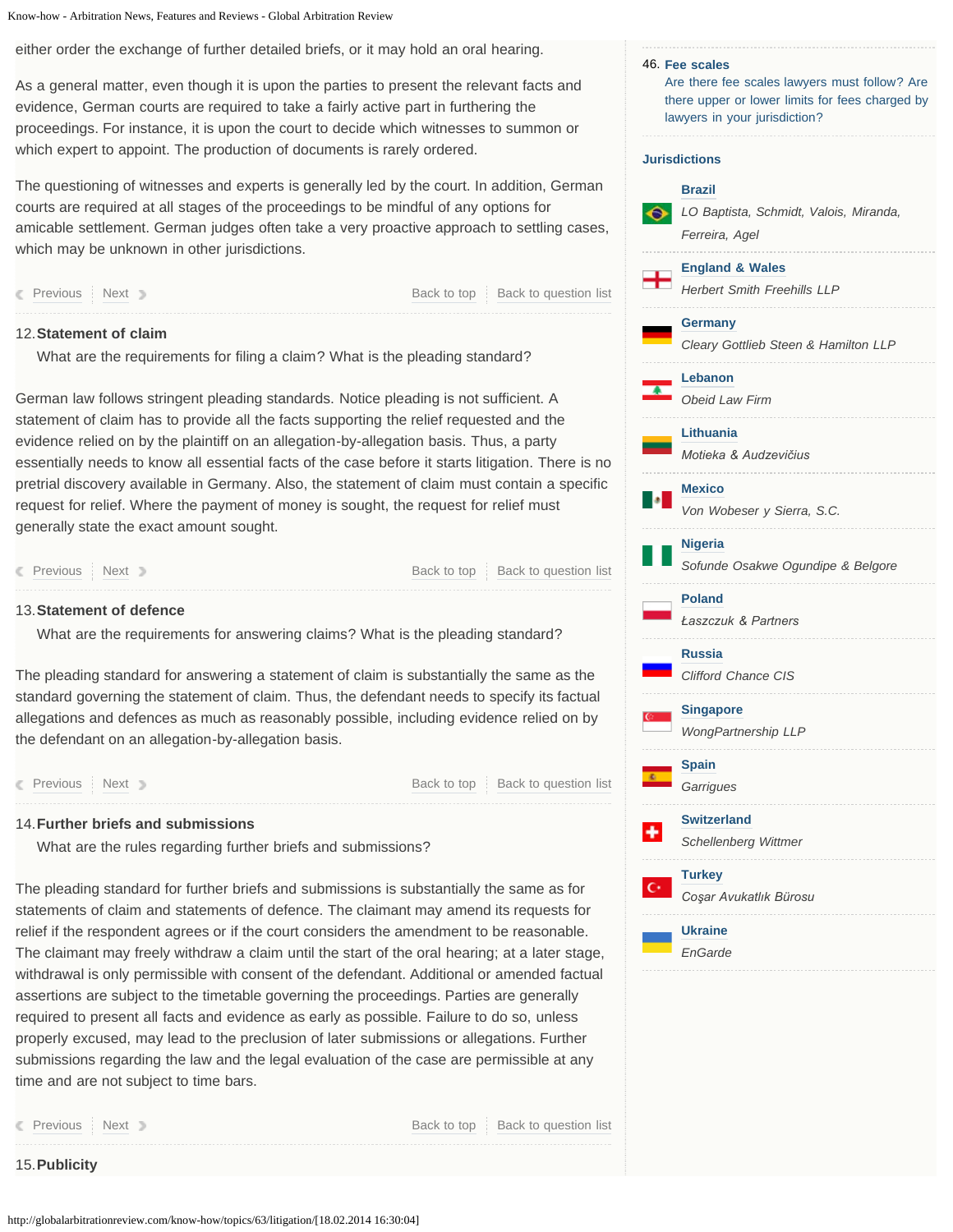#### <span id="page-5-0"></span>To what degree are civil proceedings made public?

Civil court filings are not generally open to the public. Instead, in order to be allowed to inspect a court file, a specific legal interest in the inspection must be demonstrated. By contrast, oral hearings are generally open to the public, except for certain situations, for example, to protect privacy or business secrets. However, given the strong emphasis on detailed and substantiated written submissions, cases are often not discussed in detail during an oral hearing. Specifically, there is no comprehensive oral presentation of the case as is common in the Anglo-American procedural tradition. TV cameras and the taking of pictures or the use of recording devices is not allowed. Judgments are pronounced in the open courtroom.

**[Previous](#page-4-3) [Next](#page-5-1) Access Access Access Access Access Access Access Access Access Access Access Access Access Access** 

## **Pretrial settlement and ADR**

### <span id="page-5-1"></span>**Advice and settlement proposals** 16.

Will a court render (interim) assessments about any factual or legal issues in dispute? What role and approach do courts typically take regarding settlement? Are there mandatory settlement conferences between the parties at the outset of or during the litigation?

After the exchange of initial briefs, and before the start of the first oral hearing, courts are generally required to explore settlement options with the parties. Also, during the further course of the proceedings, German courts are required to be continuously mindful of options to amicably resolve the dispute among the parties.

It is common for German courts to render interim oral assessments of the parties' strengths and weaknesses and to discuss those with the parties. Often, these discussions facilitate settlement.

**[Previous](#page-5-0) [Next](#page-5-2) [Back to top](#page-14-0) [Back to question list](#page-1-11)** Back to top Back to question list

#### <span id="page-5-2"></span>**Mediation** 17.

Is referral to mediation or another form of ADR an option, or even mandatory, before or during the litigation?

There is no mandatory mediation or ADR for general commercial matters in Germany. The parties are free to engage in mediation or other forms of ADR before or during litigation. Parties should indicate whether some form of ADR has already been conducted when filing the claim. Courts are generally required to conduct a conciliation hearing at the first trial hearing.

**[Previous](#page-5-1) [Next](#page-6-0) [Back to top](#page-14-0) Back to top [Back to question list](#page-1-12)** 

# **Interim relief**

# **Forms of interim relief** 18.

What are the forms of emergency or interim relief?

German law provides for two types of emergency or interim relief: seizure and injunctions. In a seizure proceeding, the petitioner obtains the interim seizure of assets or in rare cases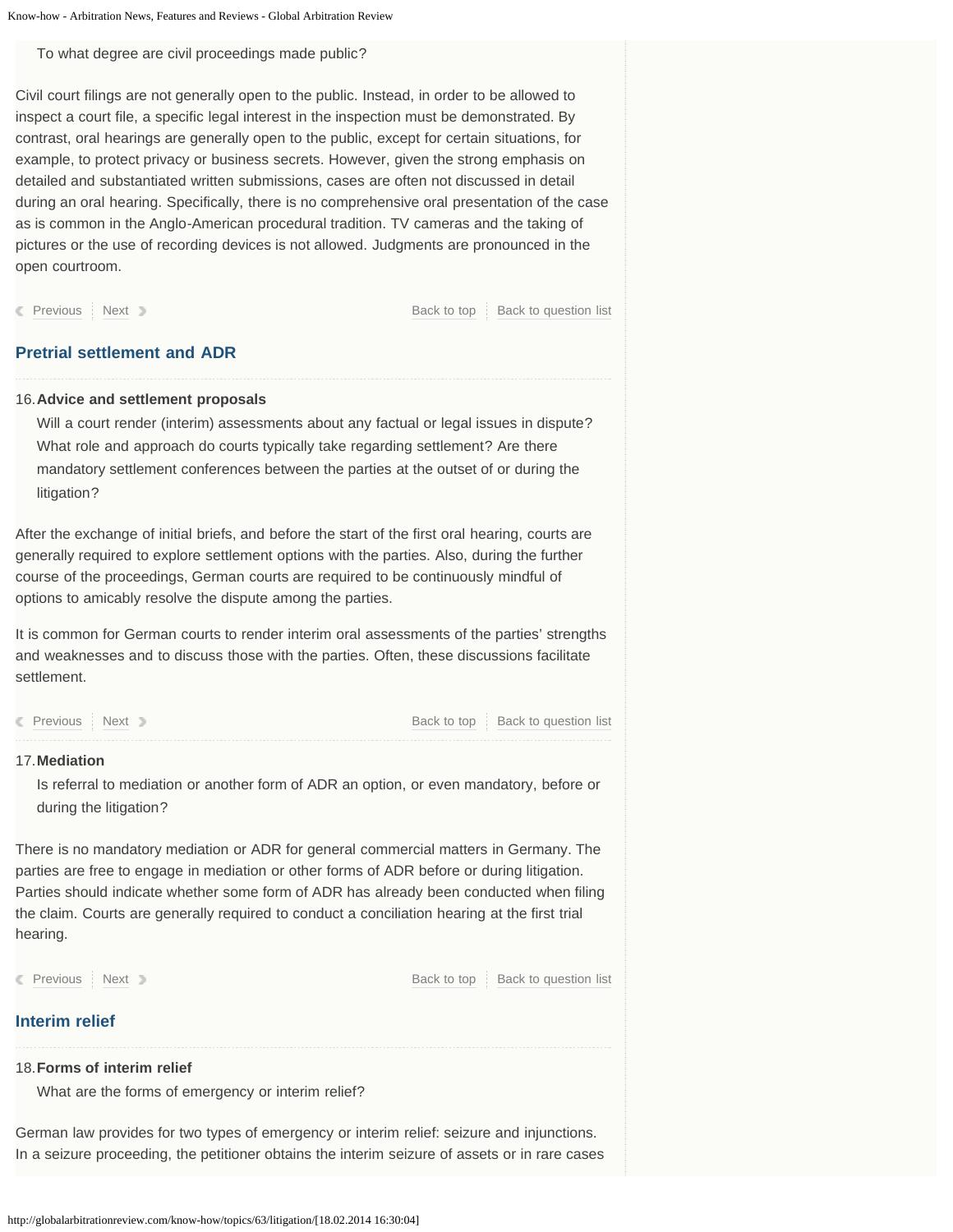<span id="page-6-0"></span>the interim arrest of persons. The seizure proceeding is available where there are strong reasons to believe that assets of the opposing party may not be available at a later stage for enforcement purposes once the regular litigation is concluded. Injunctions are available to provide an interim regulation of a disputed issue, such as the prohibition of a certain act (eg, violation of an anti-competition covenant or publication of libellous statements).

**[Previous](#page-5-2) [Next](#page-6-1) [Back to top](#page-14-0) Back to top [Back to question list](#page-1-13)** 

### <span id="page-6-1"></span>**Obtaining relief** 19.

What must a petitioner show to obtain interim relief?

To obtain a seizure, the petitioner needs to demonstrate by a preponderance of the evidence that it has a certain claim for the payment of money against the respondent, and that there are specific reasons to believe that without a seizure, the petitioner would not be able to enforce a later judgment against the assets of the respondent.

To obtain an injunction, the petitioner must demonstrate by a preponderance of the evidence that the underlying claim exists and that there is an urgent need to act because otherwise the respective claim of the petitioner may be thwarted or its enforcement significantly hampered.

It should be noted that the petitioner is strictly liable for damages as a result of a seizure or injunction should it turn out later that the underlying claim was unfounded.

**[Previous](#page-6-0) [Next](#page-6-2) Access Access Access Access Access Access Access Access Access Access Access Access Access Access** 

# **Decisions**

### <span id="page-6-2"></span>**Types of decisions** 20.

What types of decisions (other than interim relief) may a court render in civil matters?

The standard decision to be rendered by a German court in civil matters is a final and binding judgment. German law also provides for partial judgments, which are available for instance where a party brings multiple claims, and one claim is already ripe for decision. Also, a court may issue an interim judgment on the issue of liability, with the determination of quantum to be left to the final judgment. German law further provides for provisional judgments. These are particularly relevant in documentary proceedings; see question 37.

**[Previous](#page-6-1) [Next](#page-7-0) Access Access Access Access Access Access Access Access Access Access Access Access Access Access** 

### **Timing of decisions** 21.

At what stage of the proceedings may a court render a decision? Are motions to dismiss and summary judgment available?

The court is required to render a final and binding decision as soon as the case is ripe for decision. This may be as early as after the exchange of written briefs if, for example, the court finds that under the required standards of substantiation, the plaintiff has failed to state a claim. Such decision would be similar to a dismissal upon a motion to dismiss or a summary judgment, even though these motions are not available as technical instruments under German law. In the alternative, a case may be ripe for decision only after extensive taking of evidence. In all situations, it is upon the court to determine whether the case is ripe for decision or what needs to be done in order to get to ripeness. For instance, the parties do not have the right to have further witnesses or experts heard if the court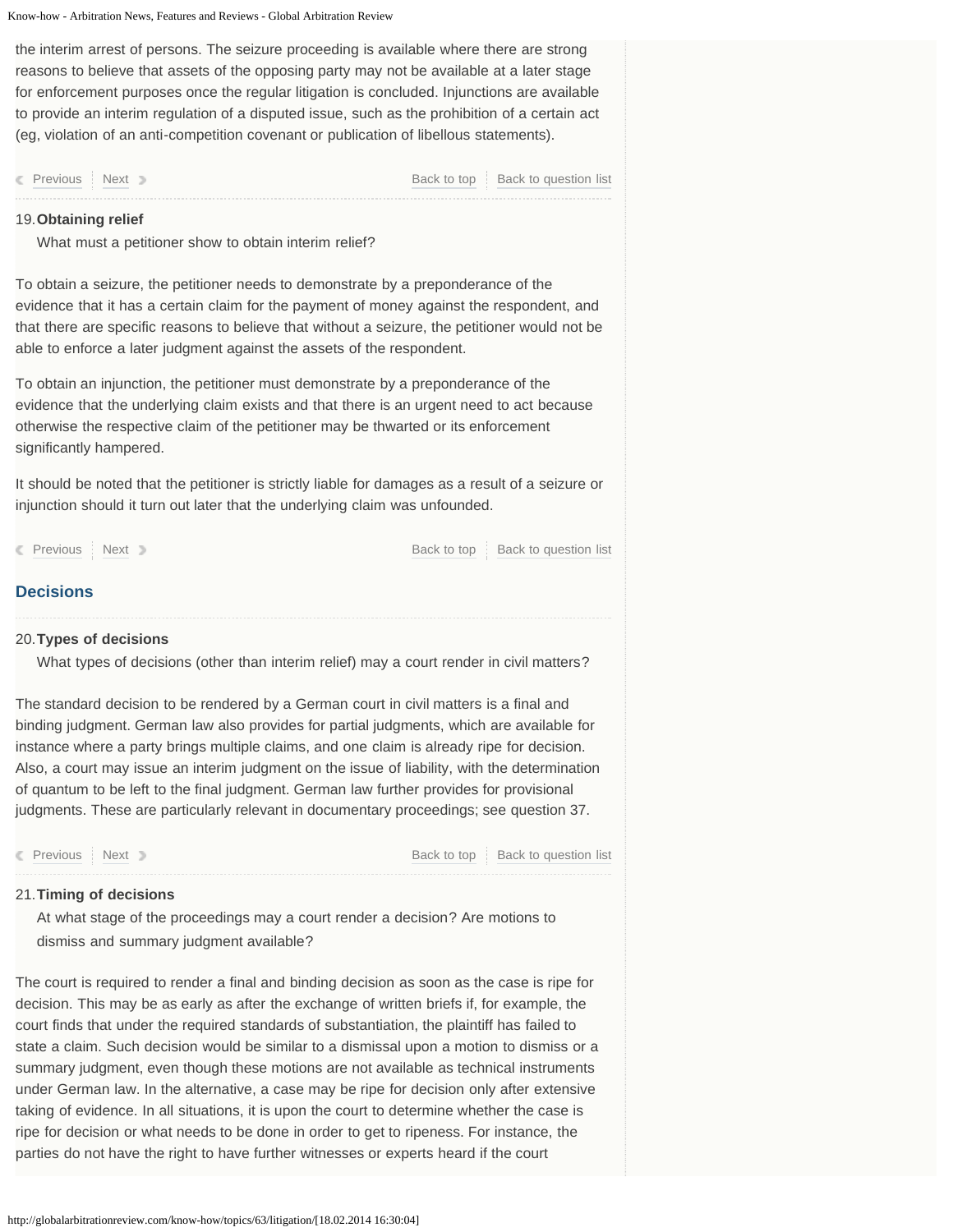<span id="page-7-0"></span>determines that this is not relevant for the case and its outcome any more.

It should be mentioned, however, that different judges take different practical approaches. Some are very meticulous in determining the sufficiency of a plaintiff's pleadings to state a claim, and to determine ripeness for decision at all stages of the proceedings. Others are more willing to engage in the taking of evidence even without strictly verifying whether the plaintiff has stated a case or whether the case would otherwise already be ripe for decision.

**[Previous](#page-6-2) [Next](#page-7-1) [Back to top](#page-14-0) Back to duestion list** 

## <span id="page-7-1"></span>**Default judgment** 22.

Under which circumstances will a default judgment be rendered?

A default judgment may be rendered where the plaintiff has stated a claim with sufficient substantiation, and the defendant fails to appear at the oral hearing (or fails to be represented by an attorney-at-law admitted in front of German courts). Likewise, a default judgment against the plaintiff may be entered where the plaintiff fails to appear at the oral hearing. A default judgment is enforceable without the requirement to post collateral.

The party against whom a default judgment was entered may oppose the default judgment within a period of two weeks. In such case, the proceedings need to be reopened. However, the defaulting party will need to bear the costs associated with the default judgment.

**[Previous](#page-7-0) [Next](#page-7-2) [Back to top](#page-14-0) [Back to question list](#page-2-6)** Back to top Back to question list

### <span id="page-7-2"></span>**Duration of proceedings** 23.

How long does it typically take a court of first instance to render a decision?

It is difficult to make generalised statements on the typical duration of a commercial case in the first instance. The duration depends on the complexity of the case, how focused (or unfocused) the parties conduct it, how loaded the court's docket is and the personal approach of judges in handling and disposing of cases. With these provisos, the average duration of court proceedings in the first instance is approximately one year, but cases may also take significantly longer.

**[Previous](#page-7-1) [Next](#page-8-0) Access Access Access Access Access Access Access Access Access Access Access Access Access Access** 

# **Parties**

# **Third parties – joinder, third-party notice, intervenors** 24.

How can third parties become involved in proceedings?

German law provides for several means to involve third parties in a dispute. Plaintiff may sue several parties as co-defendants. A defendant may bring a counterclaim that is directed not only against the plaintiff, but also against a third party, if the third party consents or the court finds it reasonable to include the third party in the dispute. In addition, both the plaintiff and the defendant may give a third party formal notice of the dispute where one party is concerned that if it loses the present proceedings, it may have recourse claims against the third party (or may be subject to recourse claims by a third party). For example, this is frequently done by a defendant contractor who may have a recourse claim against a supplier if the plaintiff is successful. Such formal notice enables the third party to join the proceedings as intervenor, and support either the plaintiff or the defendant. The contents and the result of the proceedings will then be binding between the party giving the third-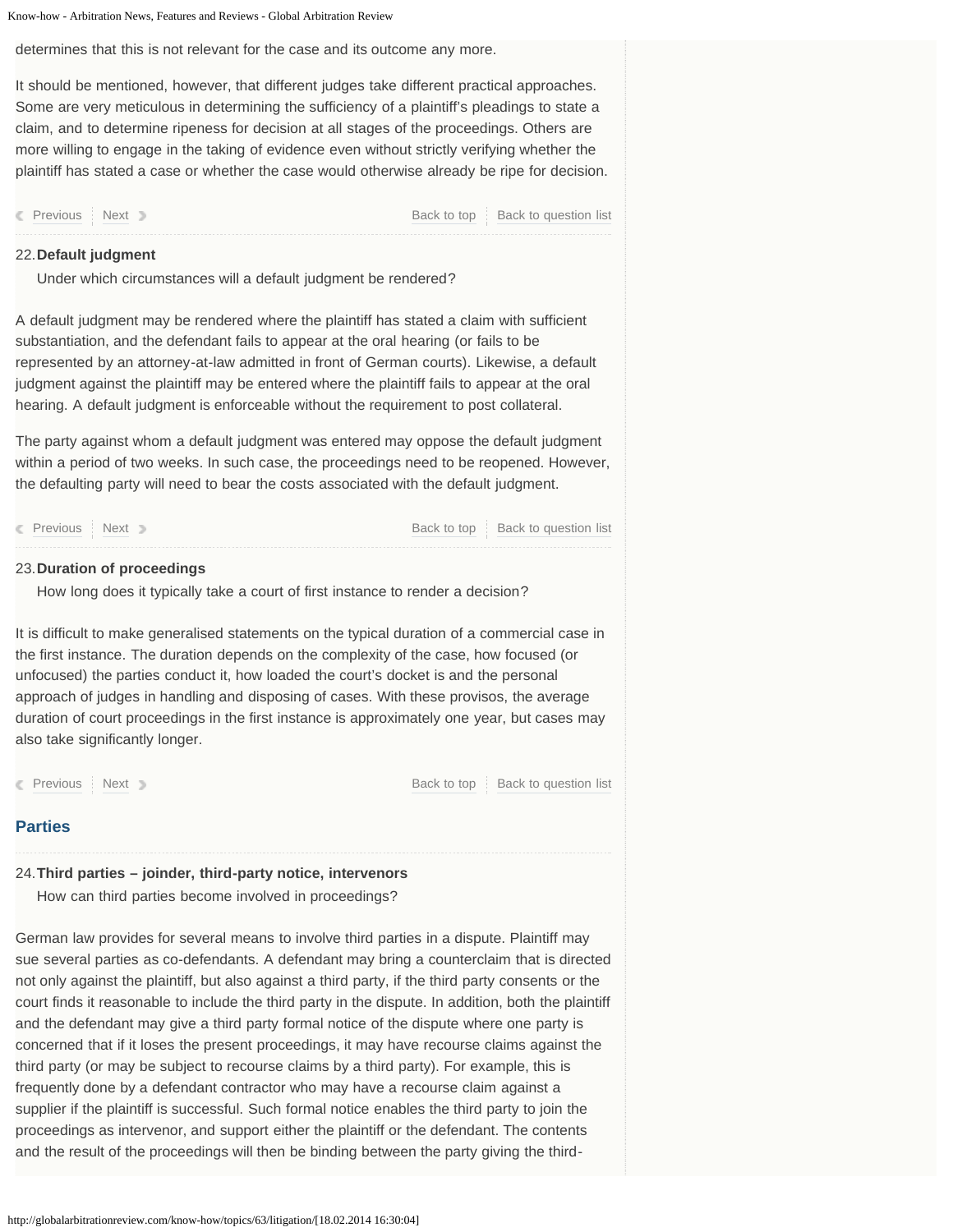<span id="page-8-0"></span>party notice and the recipient of such notice, should there later be a dispute among them on the topics that were subjects of the initial proceedings. Thus, in the contractor–supplier context, where the court finds that a product sold by the defendant contractor to the plaintiff was defective, such finding would be binding in a recourse proceeding brought by the contractor against its supplier. Finally, a third party can act as intervenor for the plaintiff or the defendant if it has a legal interest to do so.

**[Previous](#page-7-2) [Next](#page-8-1) Access Access Access Access Access Access Access Access Access Access Access Access Access Access** 

### **Evidence**

### <span id="page-8-1"></span>**Taking and adducing evidence** 25.

Will a court take or initiate the taking of evidence or will it rely on the parties to request the taking of evidence and to present it?

It is each party's obligation to offer the evidence it wishes to rely on. The court generally will not consider facts and evidence not offered by one of the parties. Among the evidence offered, the court will choose the items that it deems relevant to the outcome of the case. Thus, unlike in the Anglo-American system, the court will not necessarily hear all the witnesses that a party has offered, but only the witnesses that the court chooses to summon.

**[Previous](#page-8-0) [Next](#page-9-0) [Back to top](#page-14-0) [Back to question list](#page-2-9)** Back to due to Back to question list

### 26. **Disclosure**

Is an opponent obliged to produce evidence that is harmful to it in the proceedings? Is there a document disclosure procedure in place? What are the consequences if evidence is not produced by a party?

As a general principle, no party is obliged to "hand over the weapons" that the other side needs to prove its case. Thus, generally a party relying on certain facts must produce the evidence to support such facts. A party may, however, request that the court order the other party (or, in limited circumstances, a third party) to produce specific documents that are relevant to the outcome of the case. While German courts take different approaches in applying the document production provisions of German law (some are more generous, most are very restrictive), there is no general pretrial discovery procedure. Specifically, a party may not seek documents that are merely likely to yield relevant evidence (no fishing expeditions).

If evidence cannot be produced, disputed facts must generally be considered not proven and thus non-existent. However, facts may not only be proven by direct but also by circumstantial evidence. Furthermore, in view of substantiated factual submissions by one party, the other party may not necessarily rely on blanket denials, but may be required to substantiate its denials. Parties are obligated to tell the truth.

In specific circumstances, German courts recognise a reversal of the burden of proof or at least certain facilitations if rendering proof of such facts is typically overly burdensome or impossible for the party carrying the burden of proof.

Finally, where a court orders a party to produce documents and the party fails to do so, the court can draw adverse inferences from such failure, including presuming the allegations pertaining to them made by the other party to be true.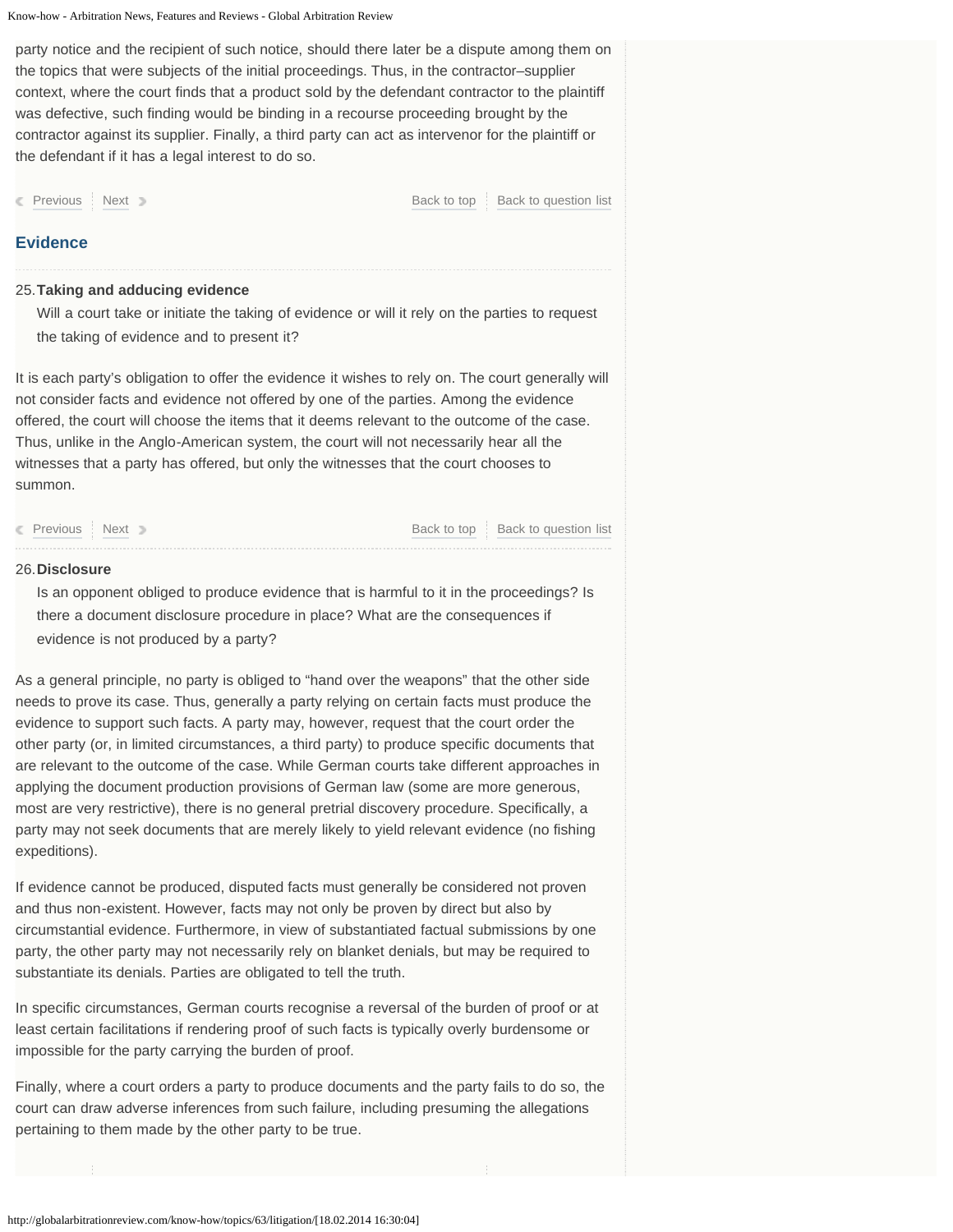# <span id="page-9-1"></span><span id="page-9-0"></span>**Witnesses of fact** 27.

Please describe the key characteristics of witness evidence in your jurisdiction.

A witness offered for testimony by a party will be summoned by the court to appear in the hearing if the court deems his or her testimony relevant to the outcome of the case. Core duties of the witness are to appear before the court and to tell the truth. The court has discretion as to whether it swears in a witness or not. There are limited cases defined by statutory law in which a witness may refuse to testify, for example on the grounds of professional confidentiality. There are no pretrial depositions so that the opposing party may see the witness for the first time during the hearing. Also, there are generally no written witness statements. Examination of witnesses is generally led by the court. Courts generally invite a witness to testify by giving his or her own comprehensive rendition of the facts. Parties and their lawyers have the opportunity to ask supplemental questions after the court has finished the questioning. Aggressive cross-examination is unusual and frowned upon by most courts.

**[Previous](#page-9-0) [Next](#page-9-2) Access Access Access Access Access Access Access Access Access Access Access Access Access Access** 

### <span id="page-9-2"></span>**Expert witnesses** 28.

Who appoints expert witnesses? What is the role of experts?

Only the opinion of a court-appointed expert counts as expert evidence. Opinions of partyappointed experts are generally only given the weight of party pleadings. Thus, the court generally chooses the expert. The court may invite suggestions by the parties and, in case the parties agree on an expert witness, the court must appoint such person. The court instructs the expert witness and may demand a written expert report. The expert is usually asked to appear before the court for questioning by the court and the parties.

It is the expert's duty to neutrally examine and verify specific questions of fact disputed between the parties that cannot be assessed by the court itself. Questions of (domestic) law cannot be the subject of expert testimony.

**[Previous](#page-9-1) [Next](#page-9-3) [Back to top](#page-14-0) Back to duestion list** 

### <span id="page-9-3"></span>**Party witnesses** 29.

Can parties to proceedings (or a party's directors and officers in the case of a legal person) act as witnesses? Can the court draw negative inferences from a party's failure to testify or act as a witness?

German law distinguishes between the examination of witnesses and the examination of a party. Technically, a party and certain party directors and officers cannot serve as witnesses. Where no other evidence is available, one party can request the examination of the opposing party (but not its own examination). The examination of a party on its own behalf is only permissible where there is some other piece of evidence for the fact to be proven. Apart from the formal examination of a party, courts generally interview the parties as to their positions at an early stage; any statements made by a party in such context are no formal evidence but may nevertheless be considered in the overall assessment of evidence. In this regard, negative inferences may be drawn.

**[Previous](#page-9-2) [Next](#page-10-0) [Back to top](#page-14-0) [Back to question list](#page-2-13)**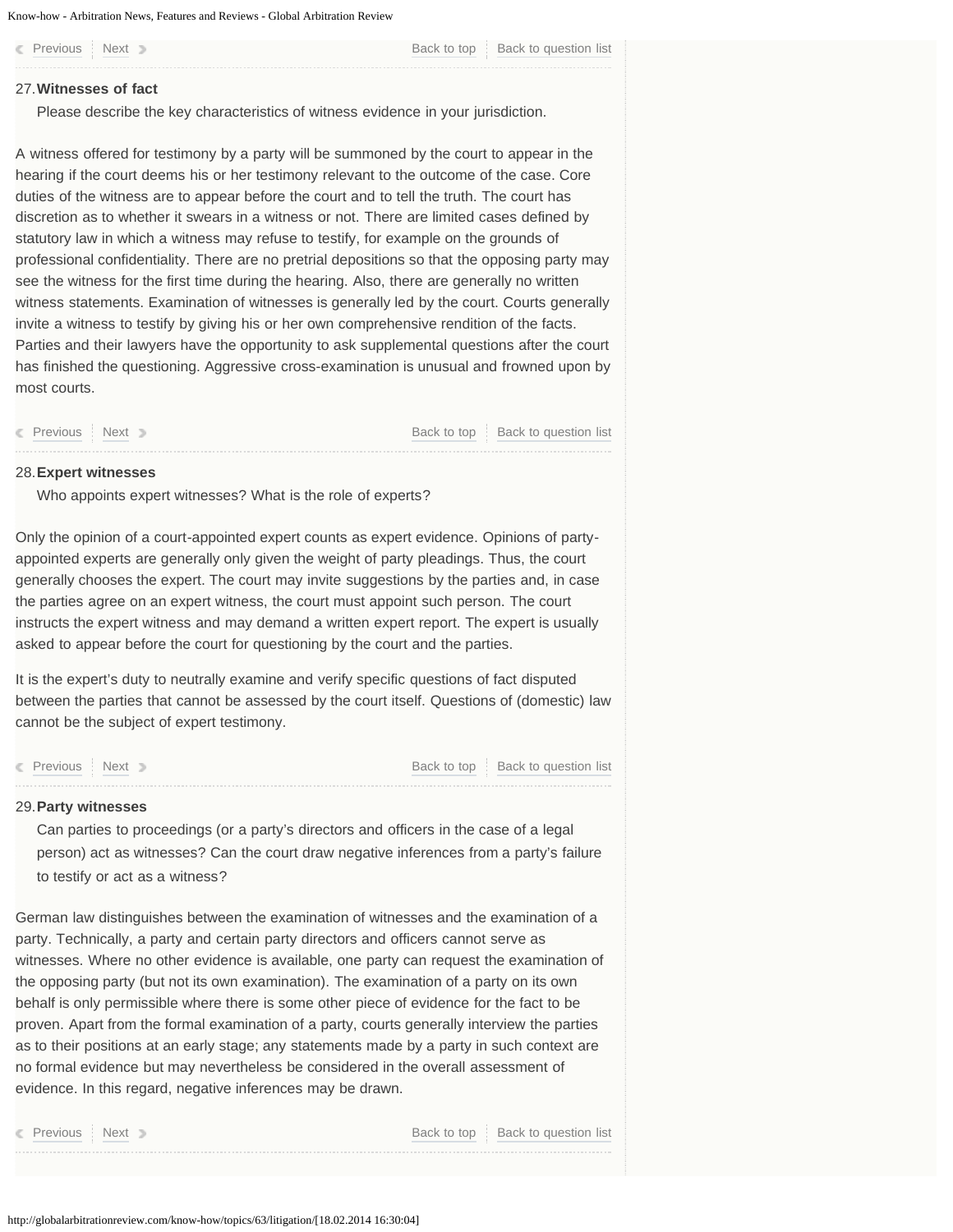### <span id="page-10-0"></span>**Foreign law and documentation** 30.

How is foreign law or foreign-language documentation introduced into the proceedings and considered by the courts?

Although the language of the proceedings is German, parties increasingly submit English language documents as exhibits. The courts may then ask for a translation if necessary.

If foreign law is necessary to determine the outcome of the case, German courts will usually appoint a legal expert.

**[Previous](#page-9-3) [Next](#page-10-1) [Back to top](#page-14-0) [Back to question list](#page-2-14)** Back to due to Back to question list

# <span id="page-10-1"></span>**Standard of proof** 31.

What standard of proof applies in civil litigation? Are there different standards for different issues?

In civil proceedings, German law generally requires full proof. The court must be fully convinced of a fact to be proven; this must be backed by objective evidence. Circumstantial evidence may be enough for full proof, if the court is fully convinced. Mere probability is not enough.

The standard of proof may be different in certain cases either by statute or established in case law. For the purposes of determining the amount of damages, for example, standard of proof is preponderance of the evidence (section 287 ZPO).

**[Previous](#page-10-0) [Next](#page-10-2) Review Access Access Access** [Back to top](#page-14-0) [Back to question list](#page-3-3)

# **Appeals**

### <span id="page-10-2"></span>**Options for appeal** 32.

What are the possibilities to appeal a judicial decision? How many levels of appeal are there?

The options to appeal depend on the entry level. Claims brought before the district courts may be appealed to the regional courts if the amount in dispute is more than €600. A further appeal to the Federal Court of Justice is only admissible if it is granted by the regional court.

Decisions of the regional courts are subject to appeal before the higher regional courts. Further appeal to the German Federal High Court of Justice is available, if granted by the higher regional court. In cases involving an amount in dispute of more than €20,000, a nonadmissibility complaint may be lodged with the Federal Court of Justice if the higher regional court does not grant the further appeal on matters of law.

Further appeal on matters of law is only granted on issues of fundamental importance, to further develop the law in general, or to achieve a homogenous application of the law throughout Germany.

**[Previous](#page-10-1) [Next](#page-11-0) [Back to top](#page-14-0) [Back to question list](#page-3-4)** Back to top Back to question list

### **Standard of review** 33.

What aspects of a lower courts' decisions will an appeals court review and by what standards?

Generally, the appeals court reviews issues of law. If it is doubtful that facts were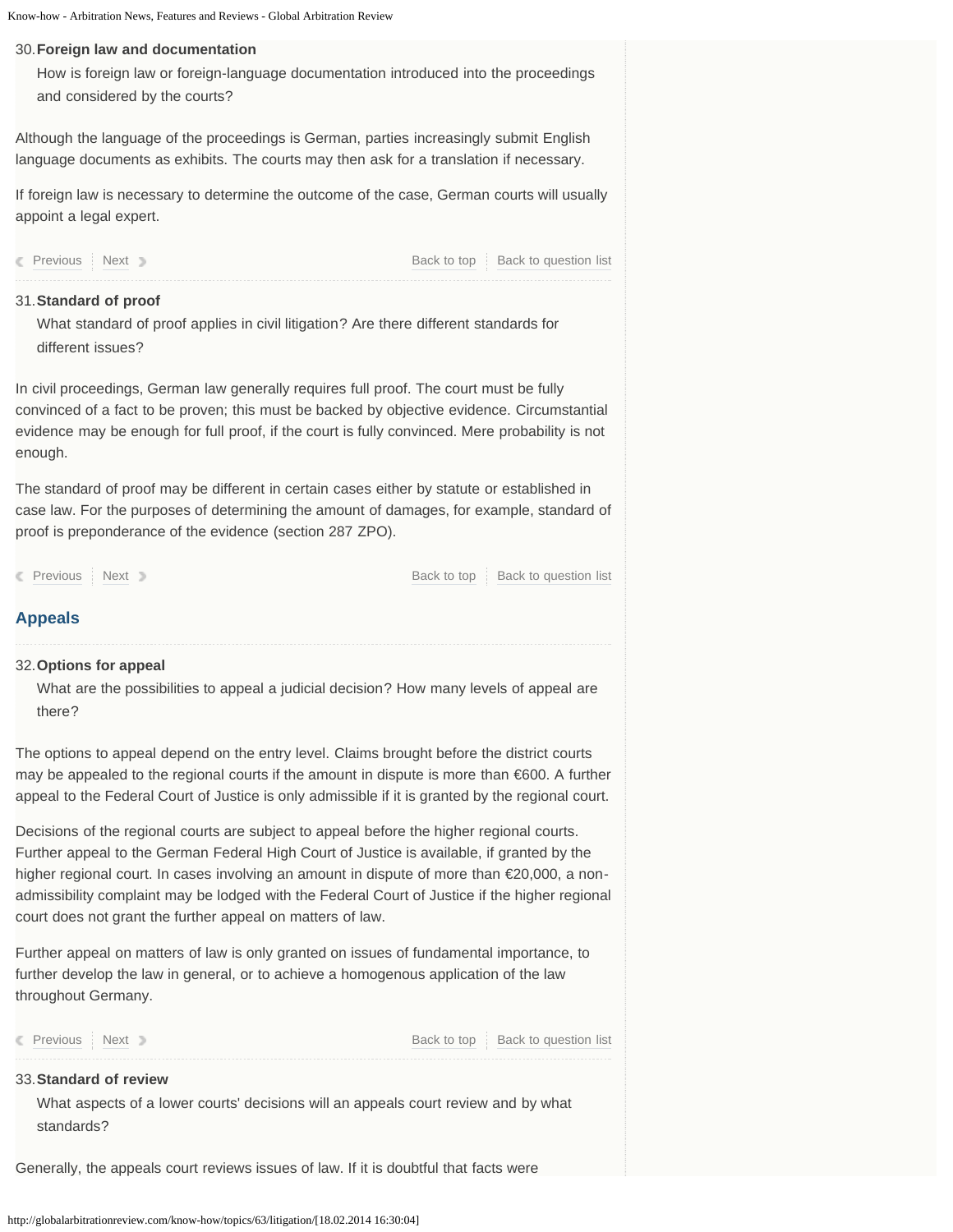<span id="page-11-2"></span><span id="page-11-1"></span><span id="page-11-0"></span>Know-how - Arbitration News, Features and Reviews - Global Arbitration Review **Special proceedings** established properly before the court of first instance, those facts will be reviewed. The appeals court will also consider new evidence not yet available to the parties at trial level. Upon further appeal, the Federal Court of Justice will only review matters of law. This includes also procedural law, so finding of facts by the lower courts may be overturned. **[Previous](#page-10-2) [Next](#page-11-1) [Back to top](#page-14-0) [Back to question list](#page-3-5) Duration of appellate proceedings** 34. How long does it usually take to obtain an appellate decision? The duration of appellate proceedings depends on the type of decision (outright rejection of appeal or retrial), the competent court and the complexity of the case. If an appeal is manifestly unfounded, a decision may be rendered within a year. Most cases are decided within one to two years. **[Previous](#page-11-0) [Next](#page-11-2) [Back to top](#page-14-0) Back to top [Back to question list](#page-3-6) Class actions** 35. Are class actions available? As a general rule, class actions do not exist. However, more than one claimant may participate in a proceeding. In cases of cartel damages claims, claimants have also assigned their claims to a special purpose vehicle to bundle these claims. For certain violations of capital markets provisions, harmed investors may choose to commence a sample proceeding, the outcome being binding for the other plaintiffs. **[Previous](#page-11-1) [Next](#page-11-3) [Back to top](#page-14-0) [Back to question list](#page-3-7) Derivative actions** 36. Are derivative actions available? There are no specific rules on derivative actions in German law. However, a limited number of corporate derivative actions were established in case law, such as shareholders acting on behalf of the company against other shareholders. In limited circumstances shareholders may also bring certain claims against third parties or the management on behalf of the company. **[Previous](#page-11-2) [Next](#page-12-0) Reserve Access Access Access Access Access Access Access Access Access Access Access Access Access Fast-track proceedings** 37. Are fast-track proceedings available? An alternative to filing a claim may be an application for a payment order and later for an enforcement order. This proceeding is an expedited automated proceeding to obtain an enforceable title in a short period of time. The validity of the claim will only be determined by a court if the defendant objects to it. Upon objection, regular court proceedings commence and the plaintiff has to motivate his claim. There are also special documentary proceedings where a provisional judgment may be

<span id="page-11-3"></span>http://globalarbitrationreview.com/know-how/topics/63/litigation/[18.02.2014 16:30:04]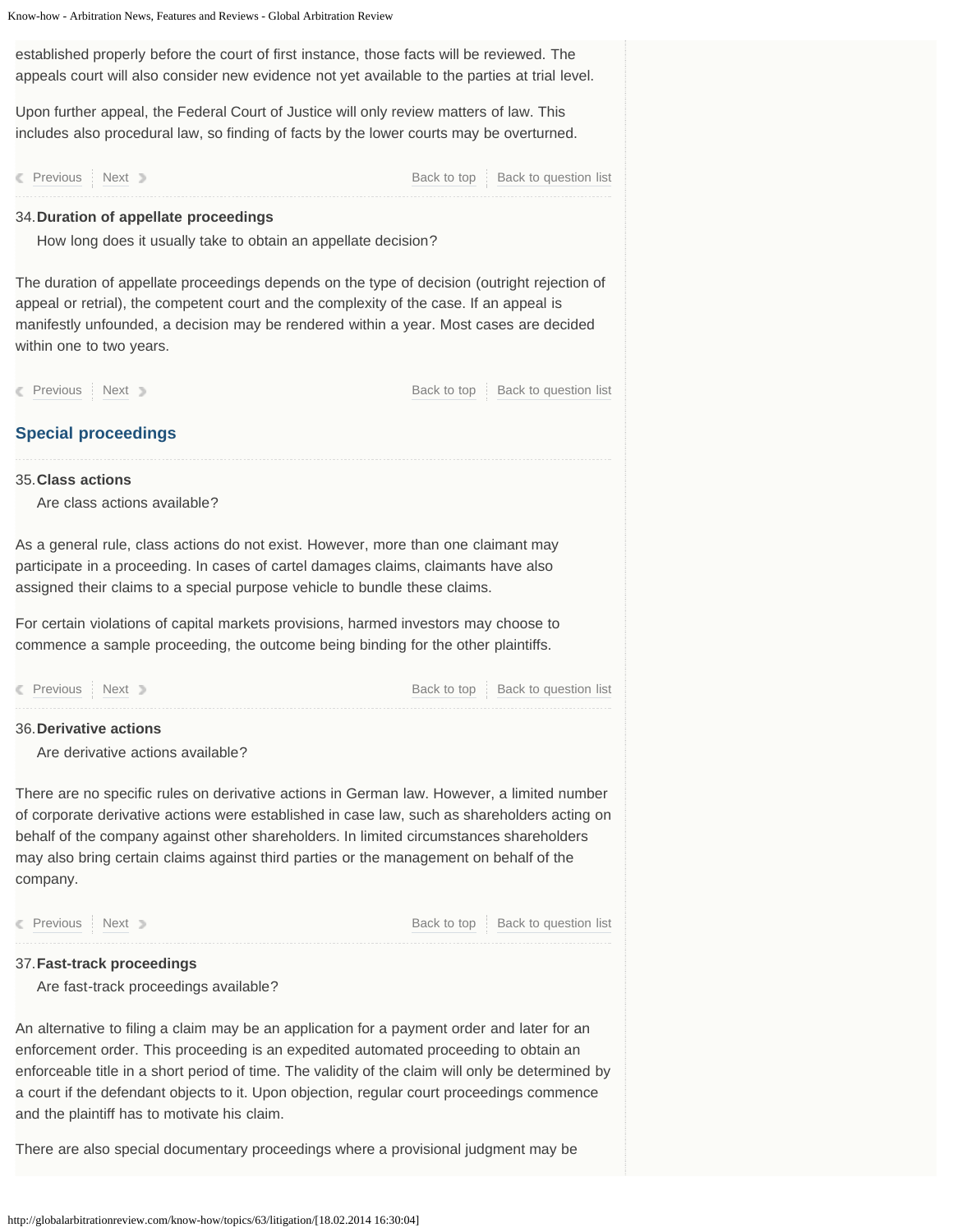<span id="page-12-0"></span>rendered based on documentary evidence only. However, the defendant has the right to initiate subsequent proceedings not limited to documentary evidence. In its final judgment, the court may then amend, modify or affirm the provisional judgment.

<span id="page-12-2"></span><span id="page-12-1"></span>**Effects of judgement and enforcement [Previous](#page-11-3) [Next](#page-12-1) [Back to top](#page-14-0) [Back to question list](#page-3-9)** Back to top Back to question list **Foreign-language proceedings** 38. Is it possible to conduct proceedings in a foreign language? In general, proceedings must be conducted in the German language (see question 30). There was a legal reform project in the last legislative period, which would have allowed for special chambers of international commerce at the regional courts, where English could have been chosen as the language of the proceedings. It remains to be seen if this project will be picked up in the current legislative period. **[Previous](#page-12-0) [Next](#page-12-2) [Back to top](#page-14-0) [Back to question list](#page-3-10)** Back to top Back to question list **Effects of a judgment** 39. What legal effects does a judgment have? A judgment issued by German court is usually binding only *inter partes*. Very limited exceptions may apply in special proceedings, for example in shareholder actions. The doctrine of *res judicata* applies, so an identical lawsuit may not be brought twice. As the legal system is a civil law system, courts are not bound by precedents. This applies to both factual and legal findings. Third parties may be bound to certain factual and legal findings if they were given proper third-party notice. **[Previous](#page-12-1) [Next](#page-12-3) [Back to top](#page-14-0) [Back to question list](#page-3-11)** Back to top Back to question list **Enforcement procedure** 40. What are the procedures and options for enforcing a domestic judgment? There are a number of procedures for the enforcement of a judgment, depending on the type of judgment and the assets to be seized. Competent authorities may differ depending on the type of enforcement measure. When enforcing a money judgment, German law differentiates between moveable (physical objects and claims or other property rights) and immovable assets (real estate, ships). Claims are usually attached and transferred to the creditor, while physical objects are sold off in an auction. **[Previous](#page-12-2) [Next](#page-13-0) [Back to top](#page-14-0) [Back to question list](#page-3-12)** Back to top Back to question list **Enforcement of foreign judgments** 41. Under what circumstances will a foreign judgment be enforced in your jurisdiction?

<span id="page-12-3"></span>The enforcement of judgments rendered in another EU member state is governed by the Brussels I Regulation. Pursuant to Article 33 such judgments are recognised without any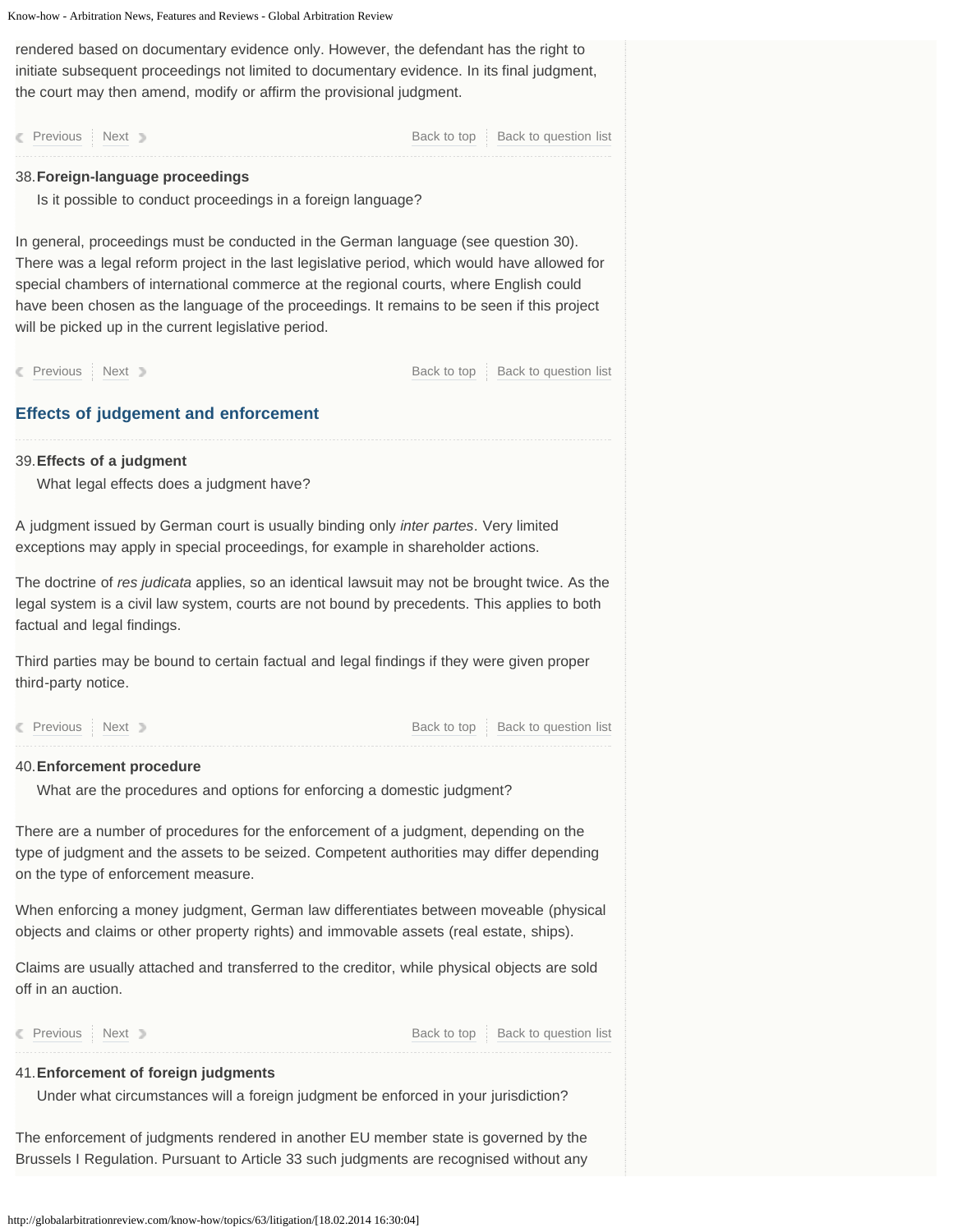<span id="page-13-2"></span><span id="page-13-1"></span><span id="page-13-0"></span>**Costs** special procedure being required. They shall be declared enforceable upon application to a presiding judge of a chamber of a German regional court. Recognition may be denied in certain instances, for example if the decision is manifestly contrary to public policy (article 34 et seq. of the Brussels I Regulation). Judgments rendered in non-EU states must be recognised first. This is usually done by way of an action for a declaratory judgment by the party relying on the judgment. The foreign judgment must satisfy certain prerequisites listed in section 328 ZPO before a court renders it enforceable. **[Previous](#page-12-3) [Next](#page-13-1) [Back to top](#page-14-0) [Back to question list](#page-3-13)** Back to top Back to question list **Costs** 42. Will the successful party's costs be borne by the opponent? Germany operates under the "loser pays" system. The losing party bears court costs and their opponent's attorney fees. Costs may be split if both parties lose in part. Only statutory attorney fees and reasonable expenses will be reimbursed. [Previous](#page-13-0) [Next](#page-13-2) [Back to top](#page-14-0) [Back to question list](#page-3-14) **Legal aid** 43. May a party apply for legal aid to finance court proceedings? What other options are available for parties who may not be able to afford litigation? A court will grant legal aid if a party is in financial need and the claim or defence has a reasonable chance of success. Legal aid covers court and attorney fees and may need to be repaid in instalments depending on the financial situation. **[Previous](#page-13-1) [Next](#page-13-3) Access Access Access Access Access Access Access Access Access Access Access Access Access Access Contingency fees** 44. Are contingency fee arrangements permissible? Are they commonly used? Contingency fees are generally prohibited by law. In circumstances where a client would otherwise not be able pursue or defend a claim for economic reasons, a contingency fee may be agreed. This exception is rarely used, as legal aid is usually available in such situations. **[Previous](#page-13-2) [Next](#page-14-1) [Back to top](#page-14-0) [Back to question list](#page-3-16) Third-party funding** 45. Is third-party funding allowed in your jurisdiction? Apart from certain rules concerning the legal protection insurance, there are no specific regulations regarding third-party funding. Third-party-funding companies usually require the

litigation.

<span id="page-13-3"></span>financed party to work closely with them. However, they cannot formally take over the